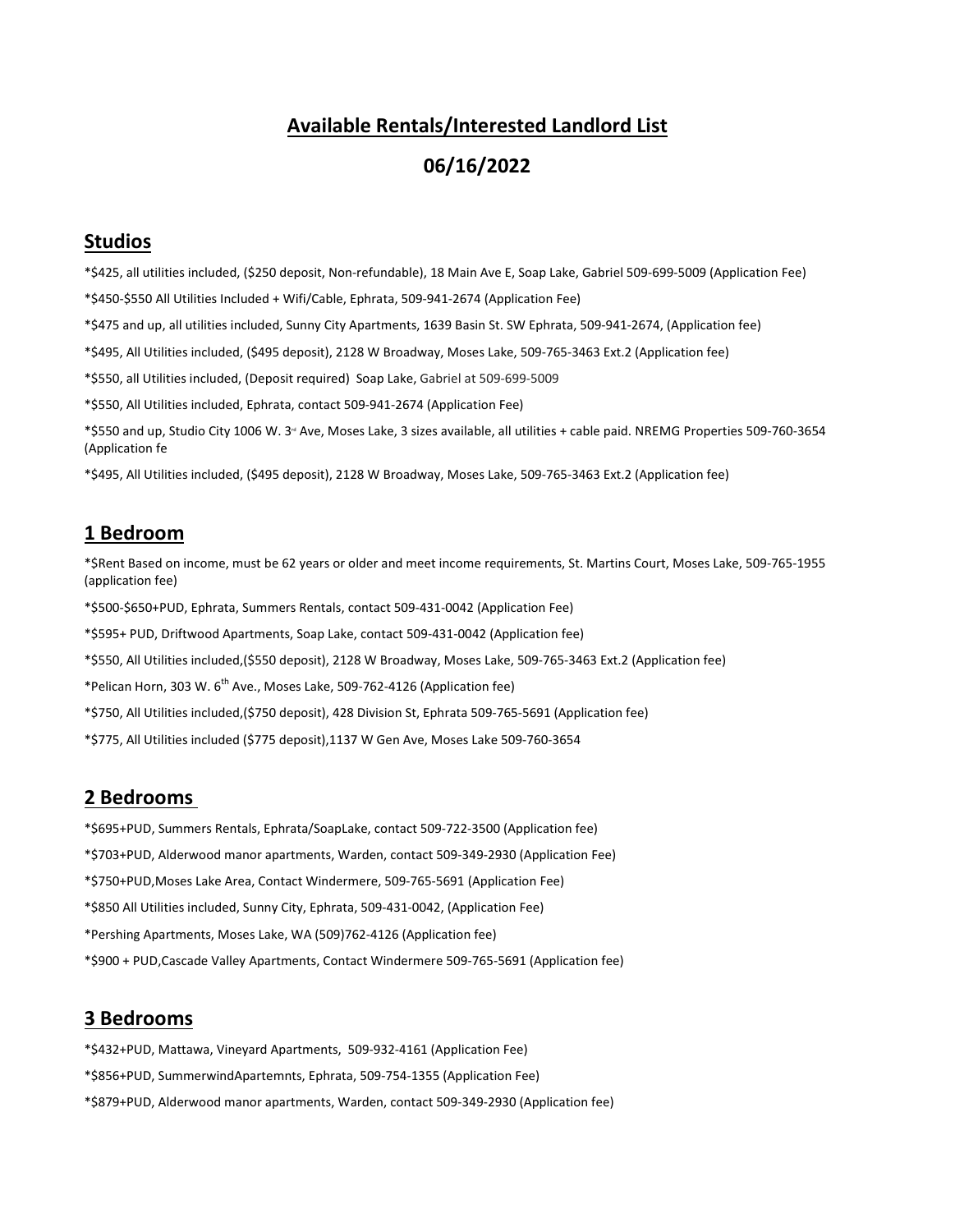# **3 Bedrooms** (continued)

\*Frenchman Hills, 590 Beech Ave NE, Royal City, 509-346-1370 (Application Fee)

\*\$925+PUD,Marina Drive, Moses Lake, Contact Winderemere – 324 S. Ash St. Moses Lake- 509-765-5691 (Application Fee)

\*\$950, 1310 pershing Rd, Moses Lake, Contact NREMG Properties- 1036 West Broadway Ave, Moses Lake- 509-760-3654 (Application Fee)

\*\$973+PUD, Lakeland Pointe, Moses Lake, contact 509-764-4818 (Application fee)

\*\$974+PUD, Moses Lake Meadows, Moses Lake, contact 509-350-5757 (Application fee)

- \*\$974+PUD, Birch Street Apartments, Quincy, contact 509-787-3393 (Application fee)
- \*\$974+PUD, ParkView Apartments, Quincy, contact 509-787-3393 (Application fee)
- \*\$974+PUD, Chaparral Apartments, Moses Lake, contact 509-762-6195 (Application fee)
- \*\$995 + PUD & Garbagecontact NREMGRentals, Moses Lake, Cantact 509-760-3654 (Application fee)
- \*\$1060+ PUDWarden Area, Contact 509-289-9169 (Application fee)
- \*\$900+ utilities Quincy Area, Contact 509-238-1360 or 509-398-7448
- \*\$1095+PUD, Moses Lake Area, Contact Windermere, 509-765-5691 (Application Fee)
- \*\$1110+PUD, Moses Lake Area, Contact, 509-760-2677 (Application Fee)
- \*\$1125 + Utilities,505 S GrandSt,Moses lake Contact GRQ Properties- Moses Lake- 509-760-3654 (Application Fee)
- \*Frenchman Hills in Royal City, 3- and 4-bedroom units, Contact509-346-1370 (Income based)

### **4 Bedroom**

- \*\$1086+PUD, Lakeland Pointe, Moses Lake, contact 509-764-4818 (Application fee)
- \*\$1086+PUD, Moses Lake Meadows, Moses Lake, contact 509-350-5757 (Application fee)
- \*\$1086+PUD, ParkView Apartments, Quincy, contact 509-762-6195 (Application fee)
- \*Priest Rapids, 850 3rd place, Mattawa, 509-932-4965 (Application Fee)

# **RV Hook Ups**

\*\$395-\$450 All utilities included, 428 Division St. Moses Lake, Windermere, contact 509-765-5691 (Application Fee)

\*\$475 All utilities included, Warden Lake RV Resort, Contact 509-349-9864